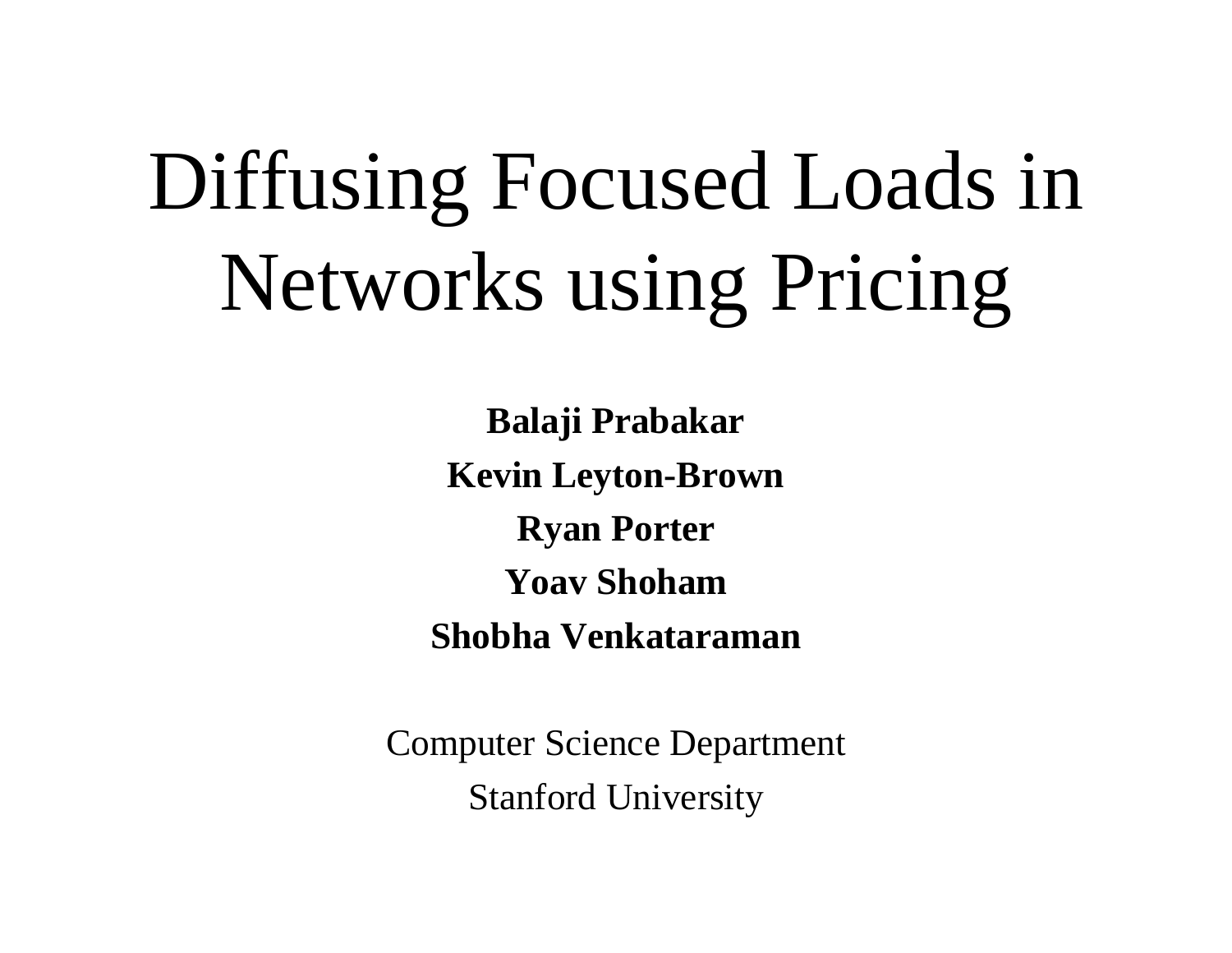## Focused Loading

- Many users demand network resources at some focal time, predictable in advance
- Canonical example: long distance phone
	- people want to talk as early as possible, minimize cost
	- utility maximized when rates drop at 5 PM: network demand spikes
- Computer networks: load can be even more focused
	- sudden onset: TicketMaster server as tickets go on sale
	- deadline: IRS server just before taxes are due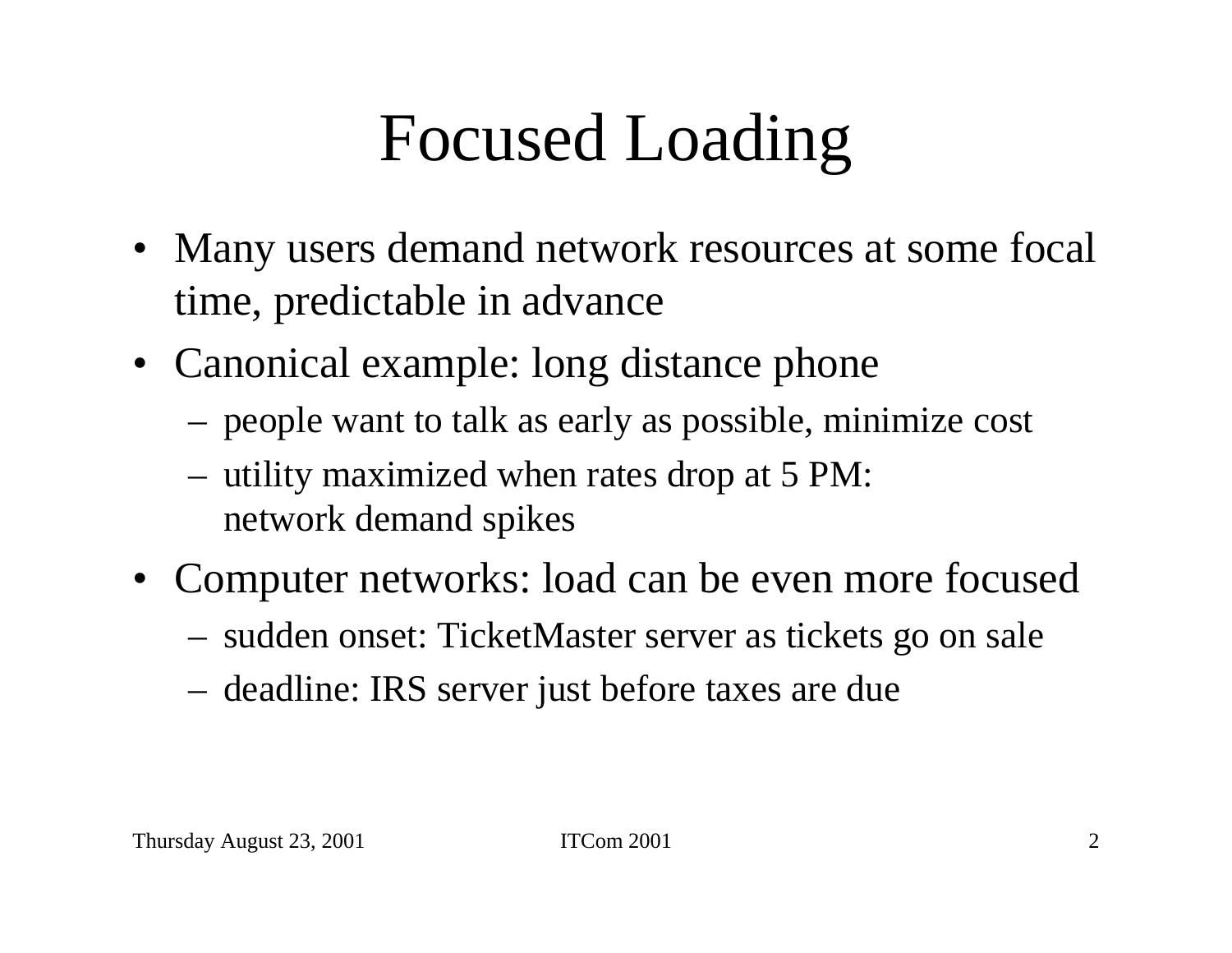# Managing Network Congestion

- Share bandwidth fairly, even when agents may act selfishly to maximize bandwidth available to them
- Technological: isolate packet flows
	- problem: difficult to implement
- Economic: give agents incentives
	- Smart Market: use bids to set price for network usage at each time slot [MacKie-Mason and Varian; Gibbens, Kelly, Key]
	- Paris Metro Pricing: partitions of the network that differ only in price [Odlyzko; Altmann's system from 1st talk]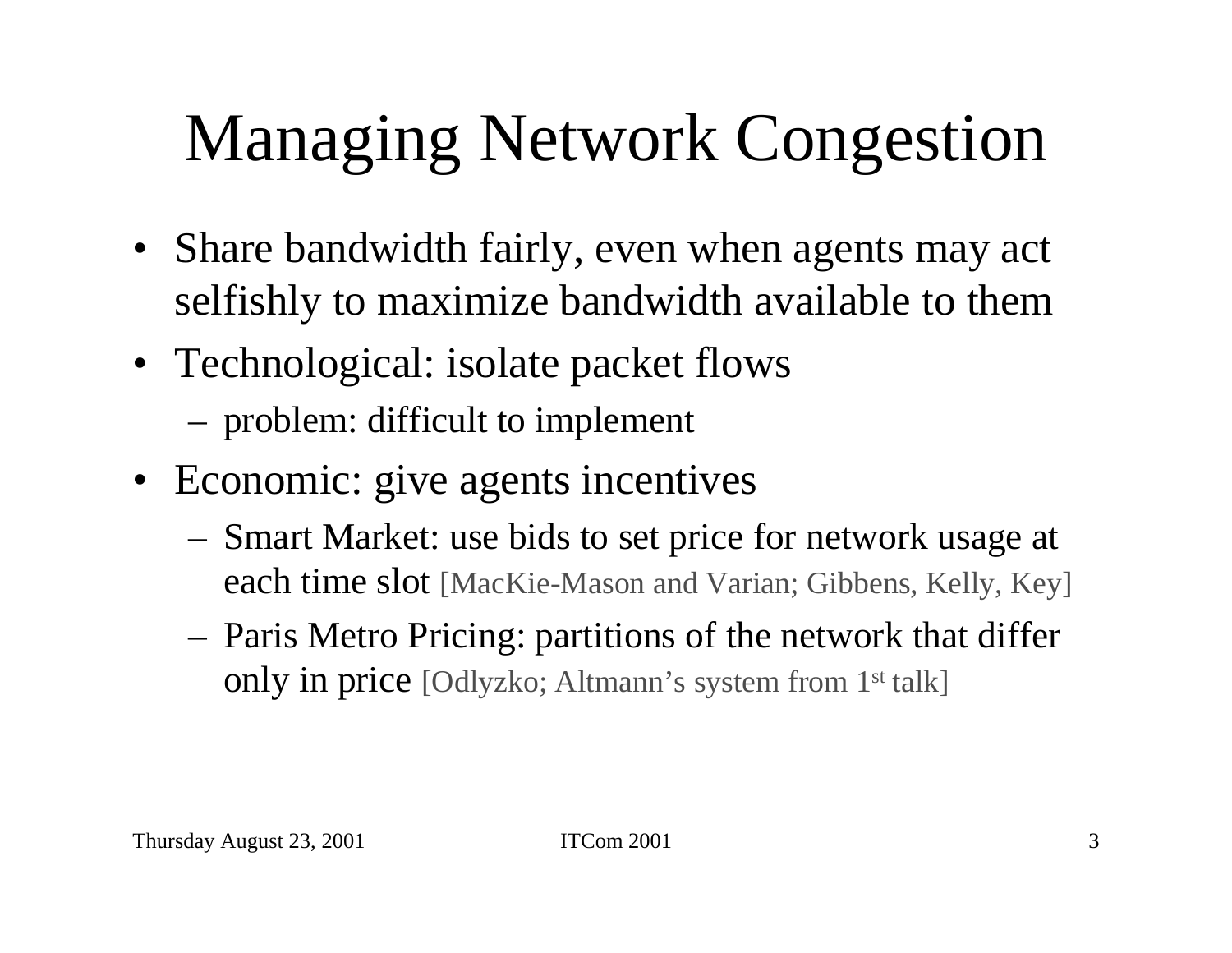## Diffusing Focused Loads

- Existing schemes are not designed to deal gracefully with sudden changes in load
	- technol ogical: queues may be overwhelmed, leading to many dropped packets and degraded service for everyone
	- Smart Market will suddenly charge unpredictably higher prices
	- Paris Metro Pricing assumes that users have enough information about current load to choose the right class of service
- Rather than trying to decide which packets to drop, give an incentive for smoothing out the demand
	- possible because focused loads are predictable by definit ion
	- knowledge about utility functions means more revenue; more modest computational demands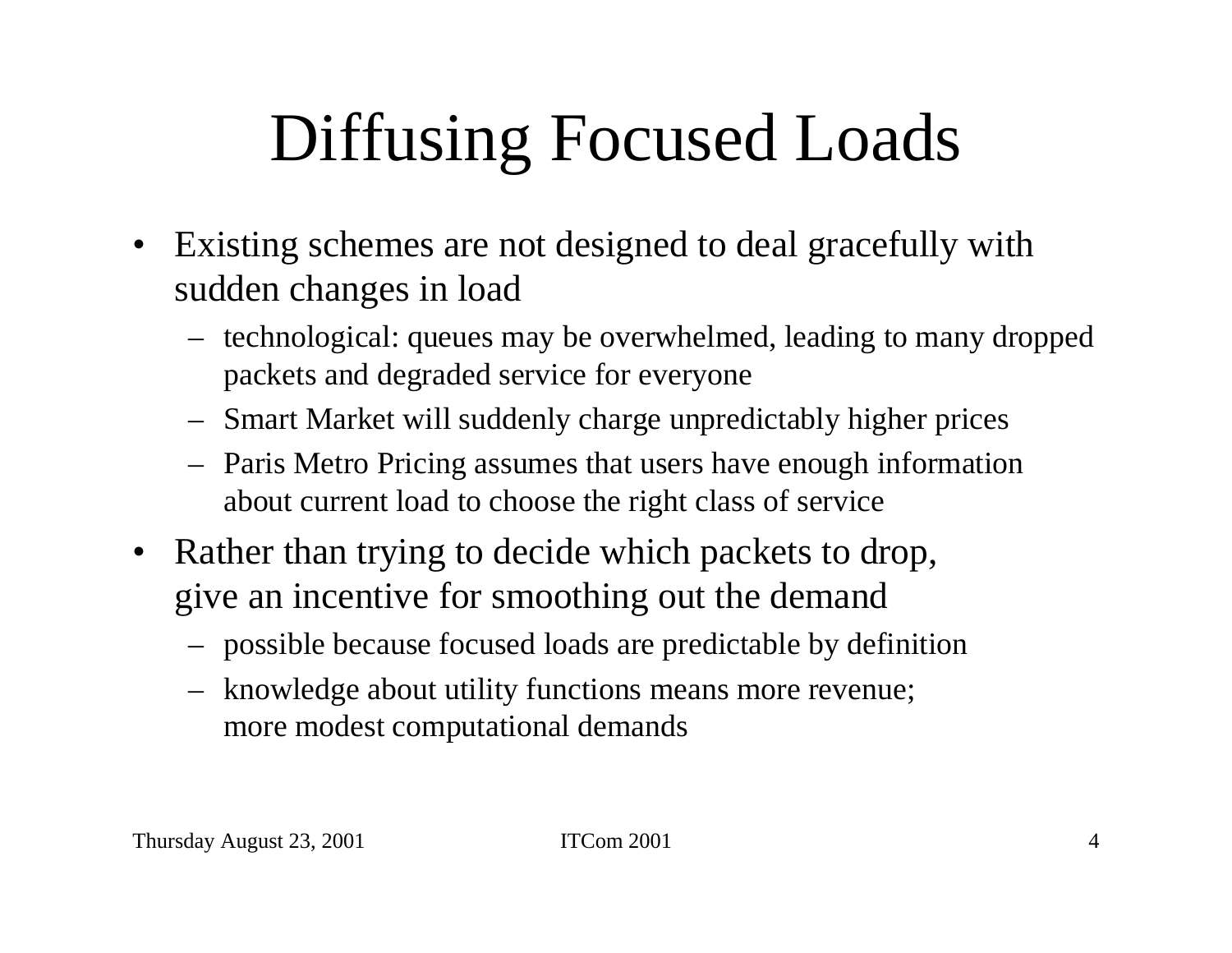#### **Outline**

- 1. Our game-theoretic model
- 2. A simple mechanism: "Matching Pennies"
- 3. A more complex mechanism: "Collective Reward"
- 4. Future directions

*Warning: the length of this talk forces me to gloss over many details. More formal models and analysis are provided in our paper.*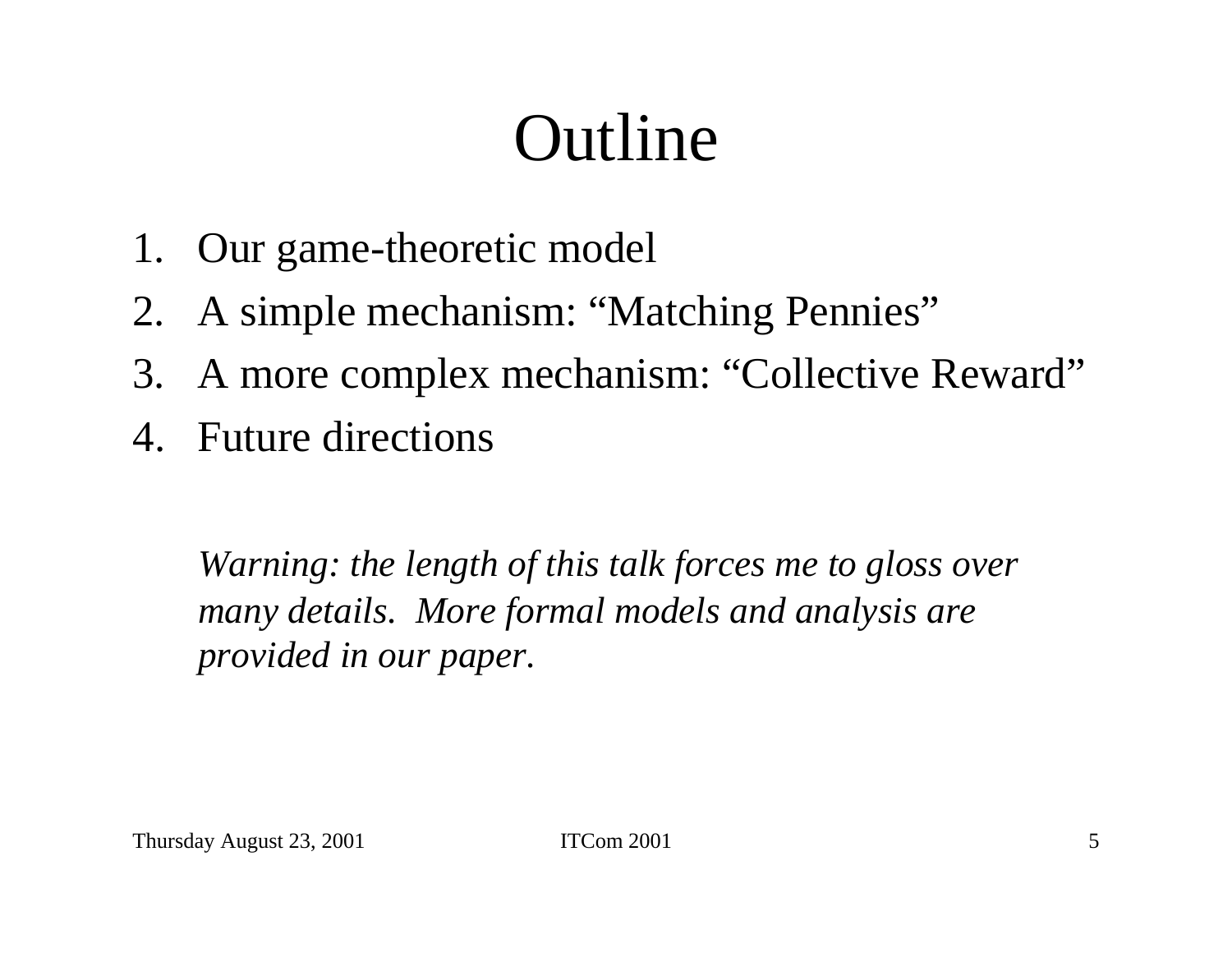#### Our Model

- Network use is divided into *t* timeslots
- *n* risk-neutral agents will use the network for one time slot each
- Each slot has a fixed usage cost *<sup>m</sup>*
- Agent  $a_i$ 's valuation for slot *s* is given by  $v_i(s)$
- *d*(*s*) is the number of agents who choose slot *<sup>s</sup>*
- Give agents an incentive to balance load
	- $-$  waive the usage fee for slot *s* with probability  $p(s)$
	- agents made aware of the mechanism, including how *p* is calculated, but not of the actual draws from *p*

Thursday August 23, 2001 ITCom 2001 6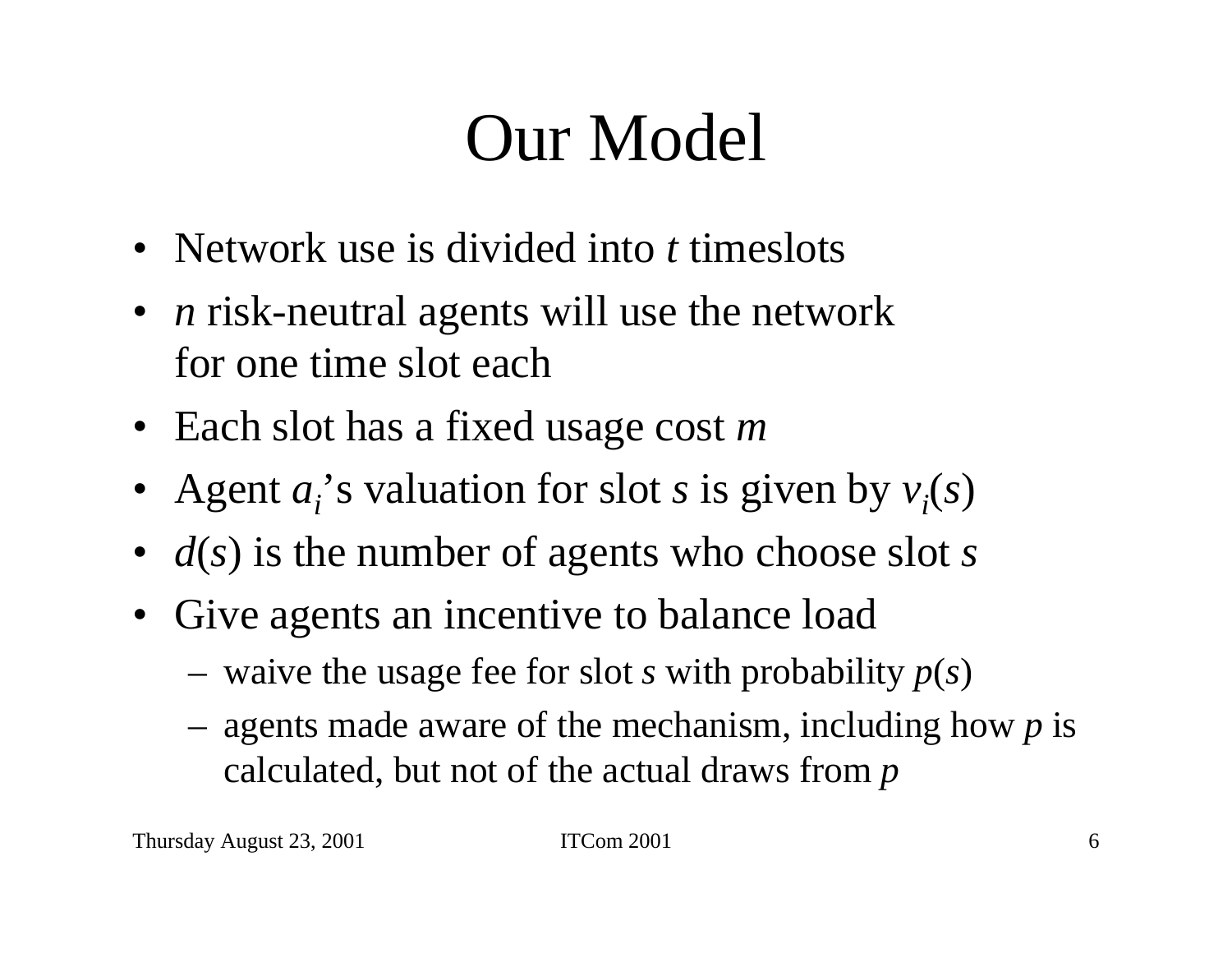## Agents, Equilibria

- •Agents act to maximize their own utility
	- agen<sup>t</sup>'s action: choosing a slot
	- agen<sup>t</sup>'s strategy: a probability distribution over slot choices
	- $a_i$ 's utility for choosing slot *s* is  $u_i(s) = v_i(s) (1-p(s))m$
	- only consider mechanisms where participation is rational for all agents
- •Nash equilibrium for a mechanism Φ:
	- a set of strategies for the agents participating in Φ where no single agent *ai* can benefit from changing his strategy, given that all other agents' strategies as fixed
	- *strict equilibrium:*  $a_i$  is always worse off changing strategy
	- *weak e quilibrium*: *ai* is never better off changing strategy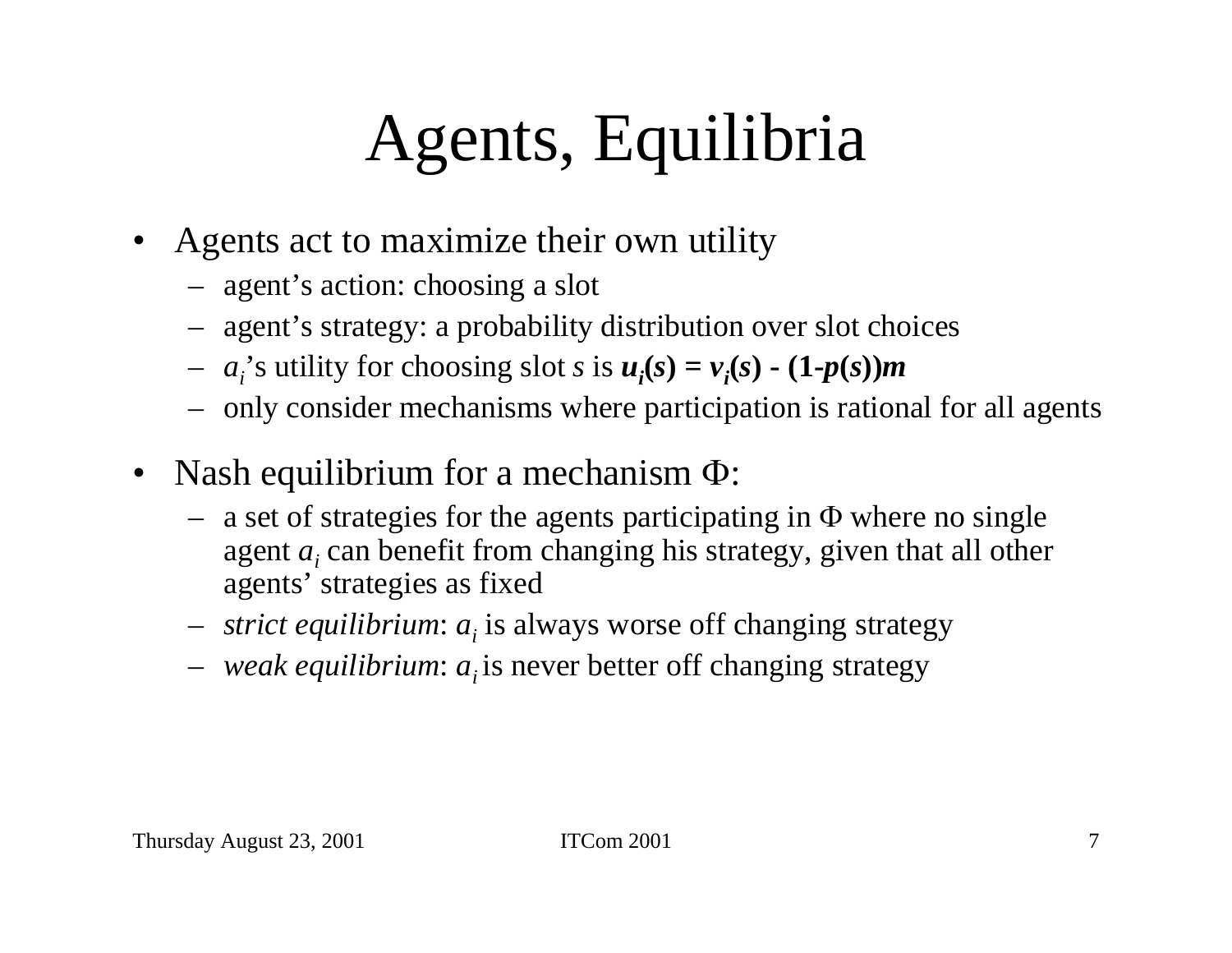# Mechanism Evaluation, Optimality

- Mechanism Φ has two goals:
	- 1. balance load caused by the agents' selection of slots
	- *g* ( *d*): the monetary value of *d* to the network
	- 2. maximize expected revenue
	- depends on Φ and  $d$ :  $E[R]$ Φ, $d$ ]
- Trade-off between load balancing and revenue
	- load balancing is achieved by offering free slots
	- $Z = z(\Phi, d) = g(d) + E[R]\Phi, d]$
- Optimality of a mechanism-equilibrium pair
	- – *<sup>z</sup>*maximal as compared to *z* for all other equilibria of other mechanisms (constant *<sup>n</sup>*, participation rational)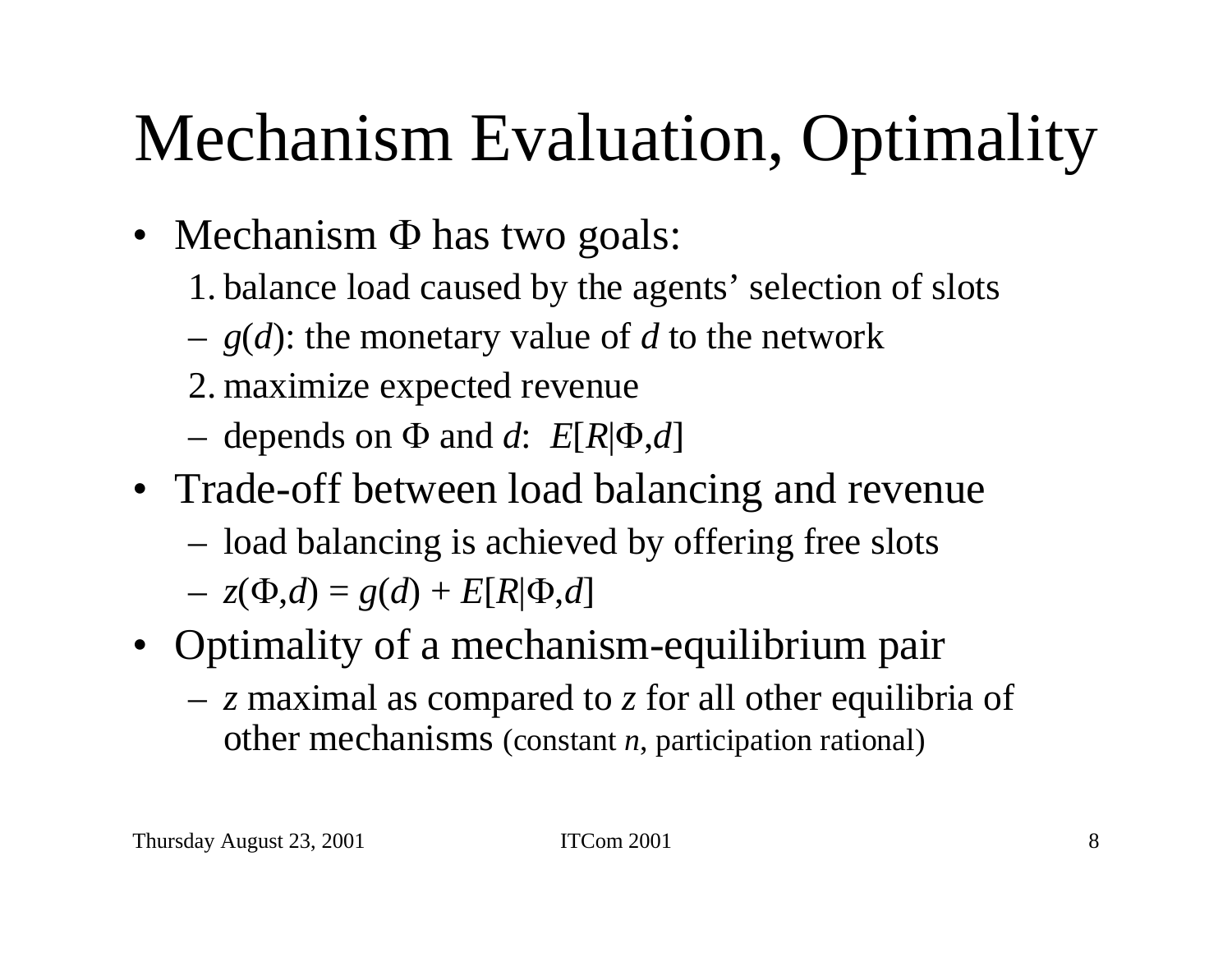#### Our Mechanisms

- $\bullet$ I'll describe two in some detail; two more in our paper
- $\bullet$ Why more than one mechanism? Many variables:

**Type of equilibrium or strategy Time cost of coordination phase Time cost after coordinationStorage cost Communication costRequires agent names? Payment only after all slots? Non-optimal equilibria exist? Revenue increases if agents deviate? Harmful collusion?Irrational actions harm other agents? Agents may have different**  *v* **functions?**

- $\bullet$ To begin with, I'll add two assumptions:
	- 1.all agents have the same preferences for slots
	- 2. mechanism designer knows these preferences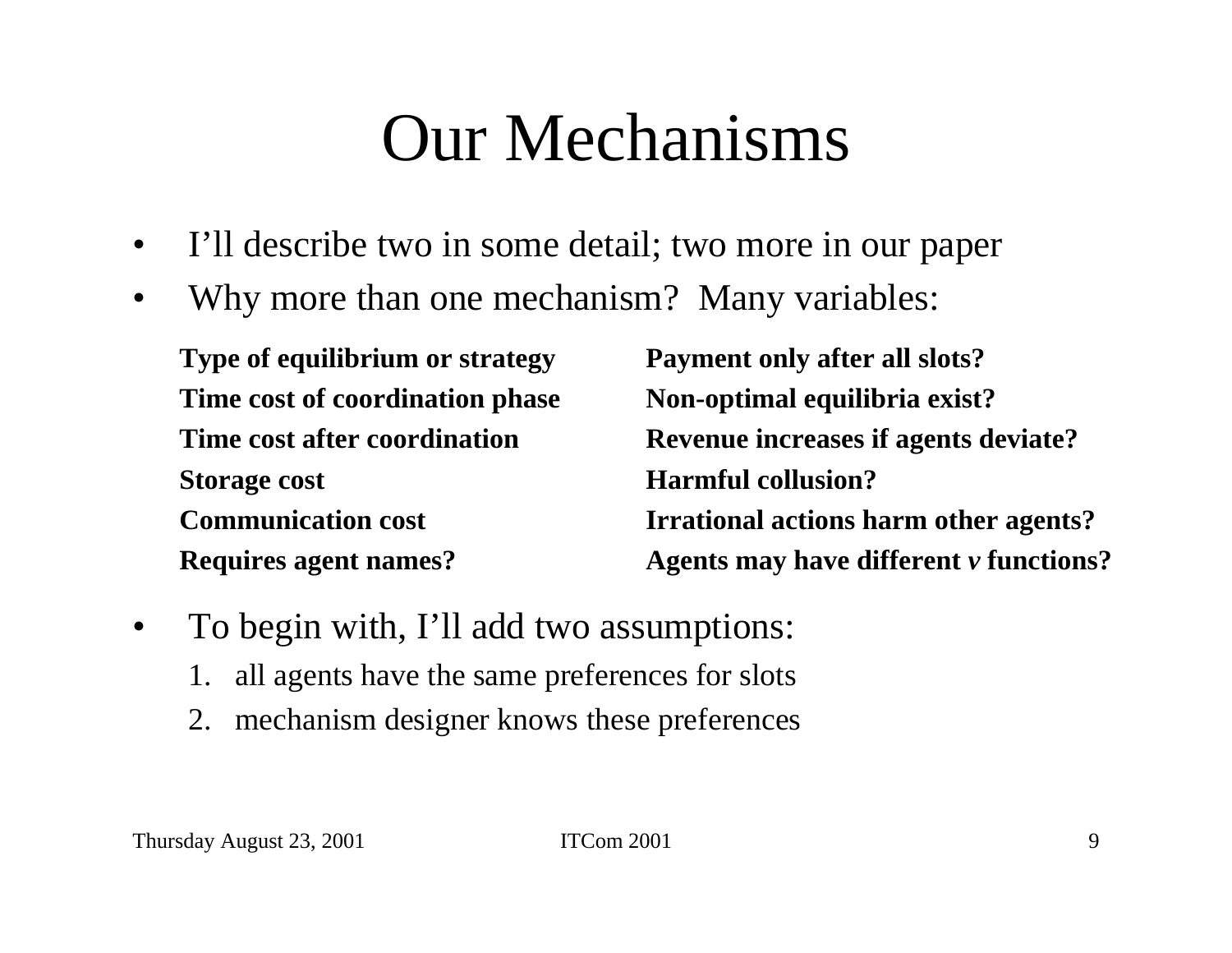## "Matching Pennies"

- 1. Decide if each slot will be free according to *p*
- 2. Each agent chooses a slot

Select *p* so that agents are indifferent between all time slots:

- i.e., *E* [ *ui*] constant for all slots
- we'll call this probability distribution *p* \*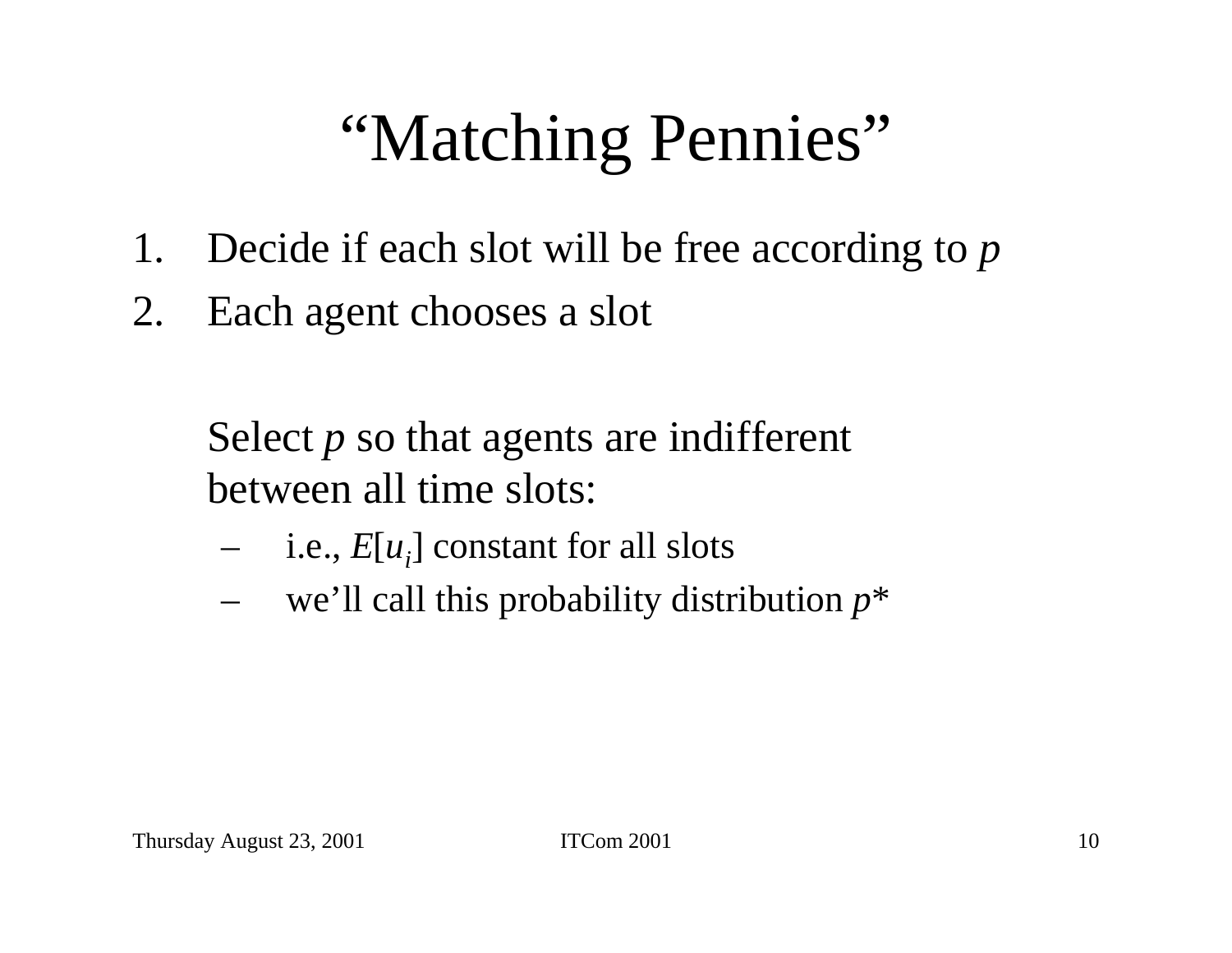# MP: Equilibria

- *Any* set of strategies is a weak equilibrium, e.g.:
	- agents randomize (load balancing)
	- agents pick the "best" slots deterministically: maximize *z*
		- this is a weak, optimal equilibrium
	- agents pick *same* slot deterministically: focused loading!
- Theorem: if
	- agents have identical utility functions
	- payoffs are *independent* of agents' moves

then a strict, optimal equilibrium does not exist.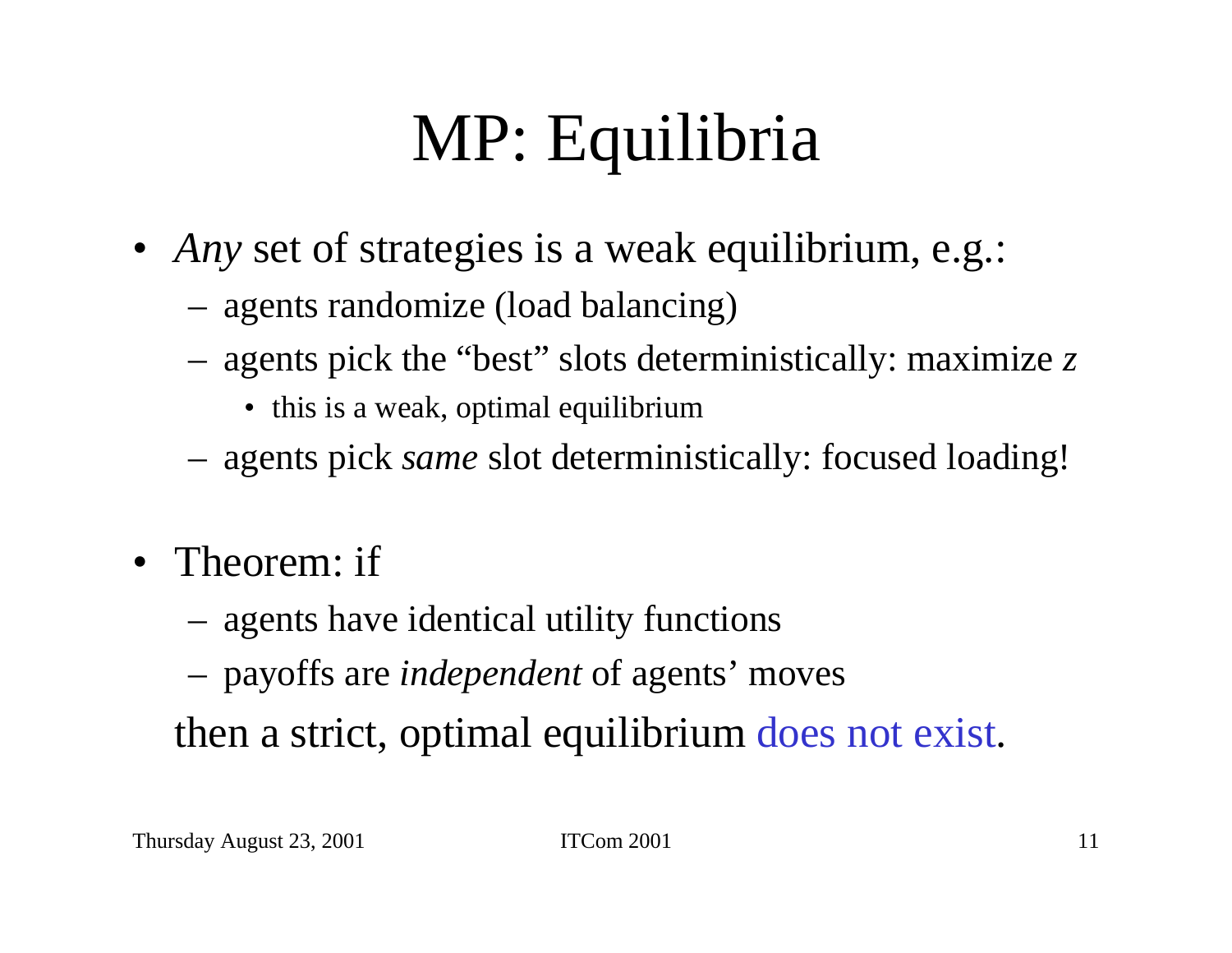#### "Collective Reward"

- 1. The mechanism assigns agents "names" corresponding to slot numbers
- 2.Each agent chooses a slot
- 3. The mechanism computes *p*, and determines which slots will actually be free
- •• *count*(*s*): the number of agents given name *s*

• 
$$
d^+(s) = |count(s) - d(s)|
$$

 $\bullet$ *S*: the set of slots which minimize *d+*

$$
p(s) = \begin{cases} p^*(s) & s \in S \\ 0 & s \notin S \end{cases}
$$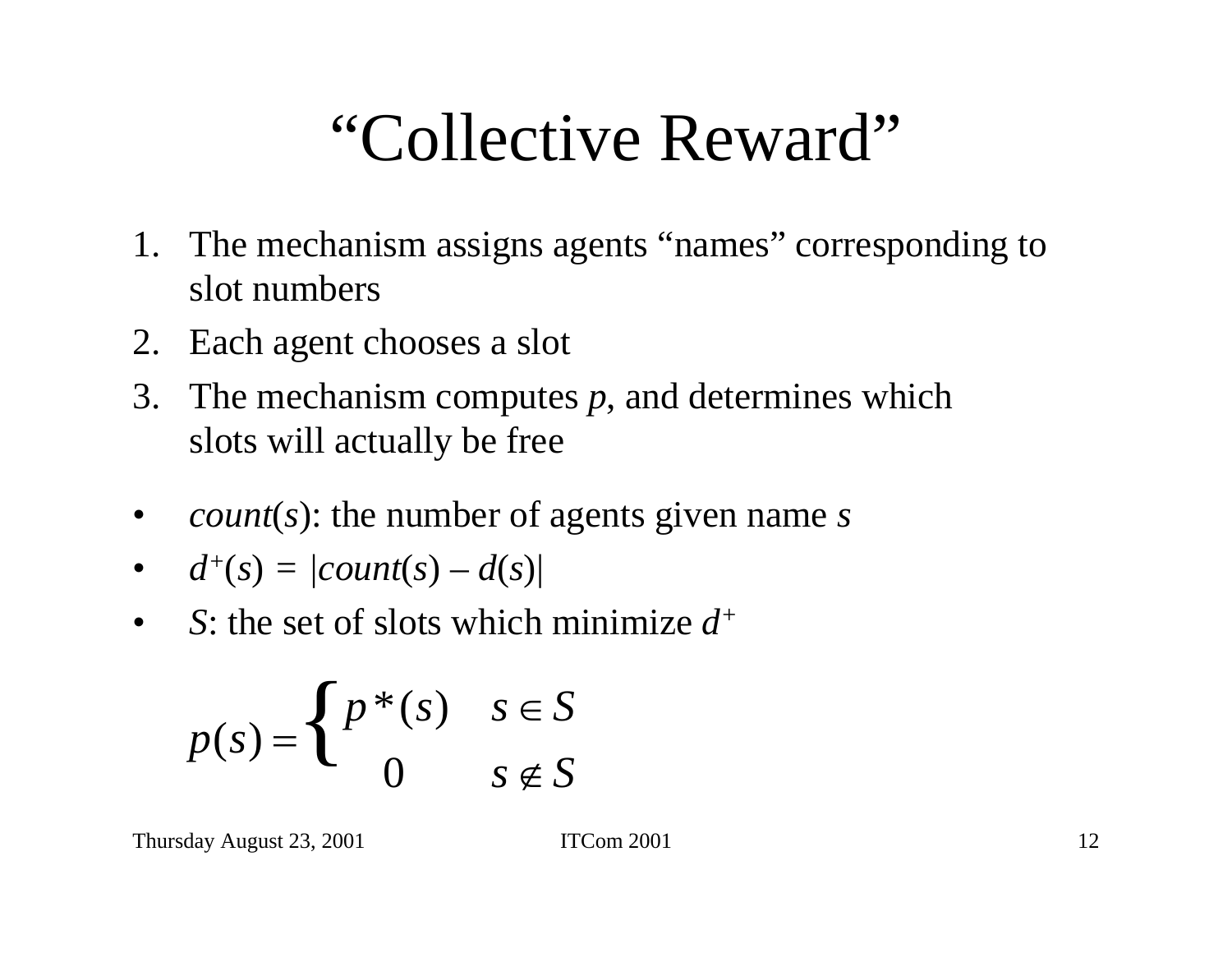# CR: Equilibrium  $\varphi$

- A strict equilibrium: *a*<sub>i</sub> chooses slot *name*(*i*)
- All other agents play this strategy—a<sub>i</sub> could:
	- 1. play the strategy too
		- $d^+$  is minimized by all slots
		- *a<sub>i</sub>* gets the same utility regardless of her name
	- 2. select a different slot
		- *a<sub>i</sub>*'s slot will never be free
		- if expected utility for cooperation exceeds *v* (*bestslot*), deviation is unprofitable, and  $\varphi$  is a strict equilibrium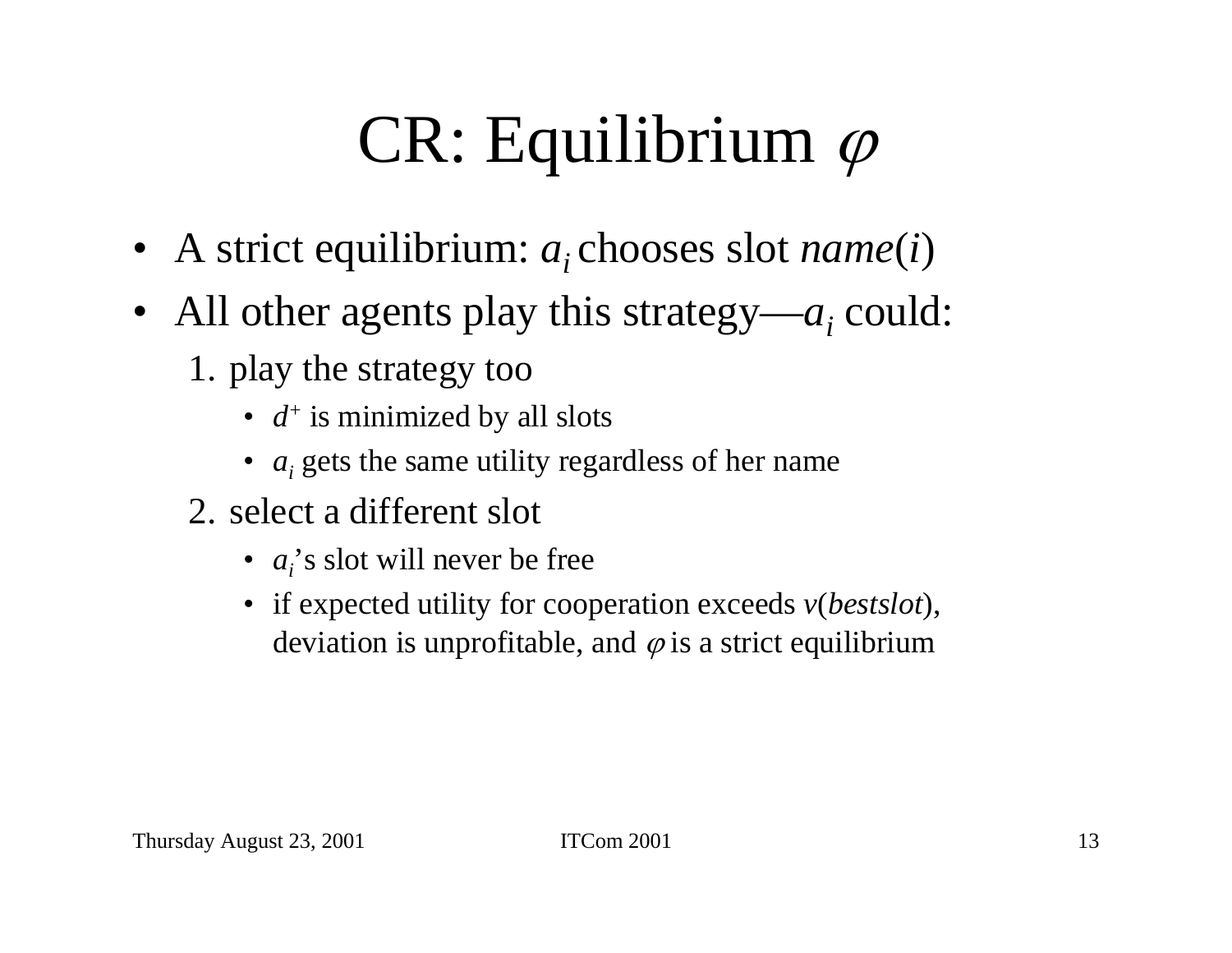# CR: Choosing Names, Optimality

- Problem: we want to assign names to agents before we know how many agents will participate
- Theorem: assigning each agent the name that greedily improves *<sup>z</sup>* gives rise to optimal *d*
- Theorem:  $(CR, \varphi)$  is optimal
	- an optimal distribution of agents may be achieved
	- agents can be paid the minimum needed to make deviation unprofitable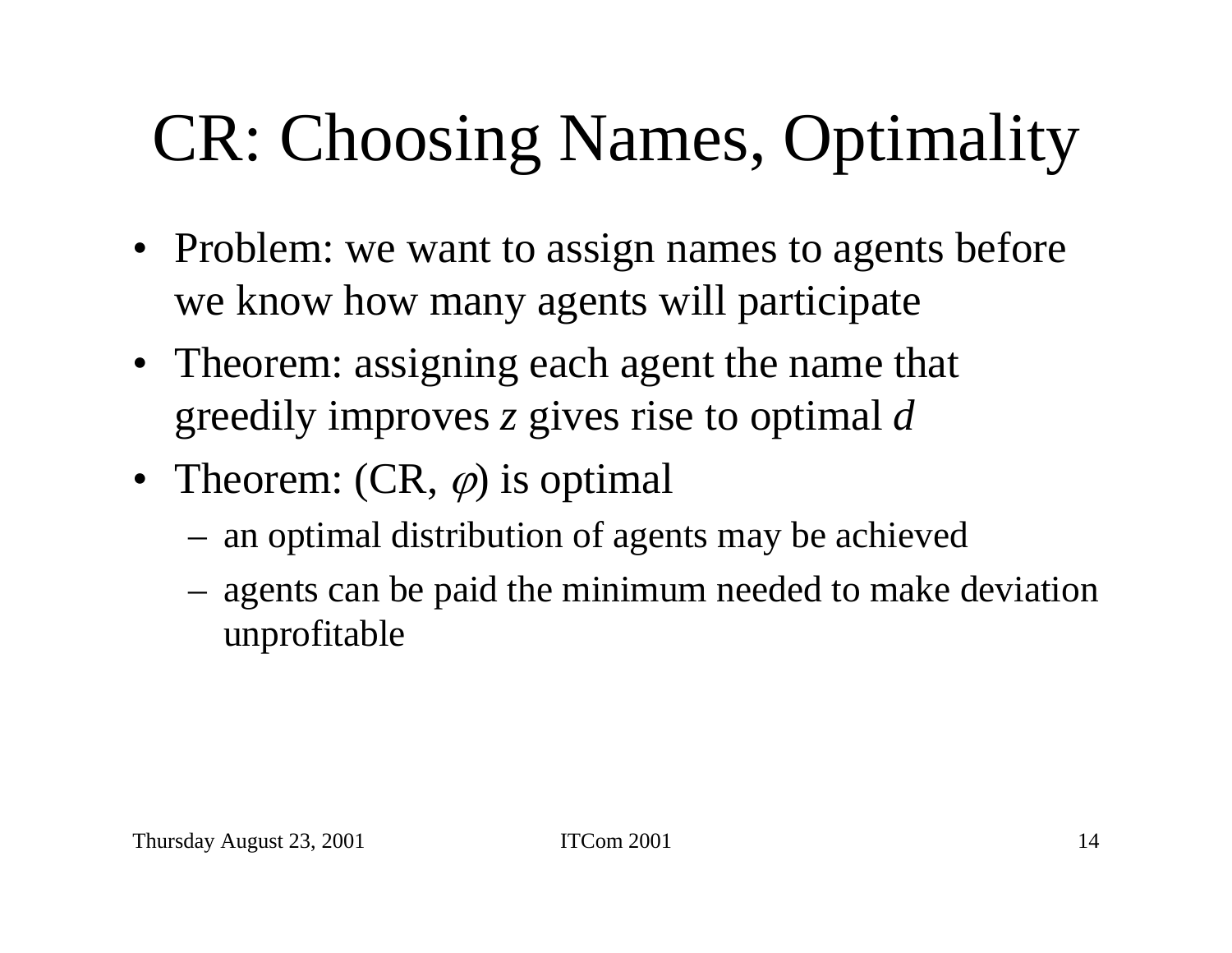## CR: Bounds on Utility Functions

- $\bullet$ Relax our assumptions:
	- 1. agents have different preferences for slots
	- 2. mech. doesn't know agents' preferences, knows bounds:  $v^l$  and  $v^u$
	- impossible to construct optimal mechanisms in this case
- $\bullet$ *k*-Optimality of a mechanism-equilibrium pair
	- *<sup>z</sup>* is no further than *kn* from its maximal value
- $\bullet$ • CR is *k*-optimal,  $k = \max_{s} (v)$ *u*  $(y)$  -  $v^l(s)$ 
	- participation rational for all agents
		- •expected cost of each slot less than *vl*
	- –deviation unprofitable
		- •expected utility for each slot must exceed  $v^u(bestslot)$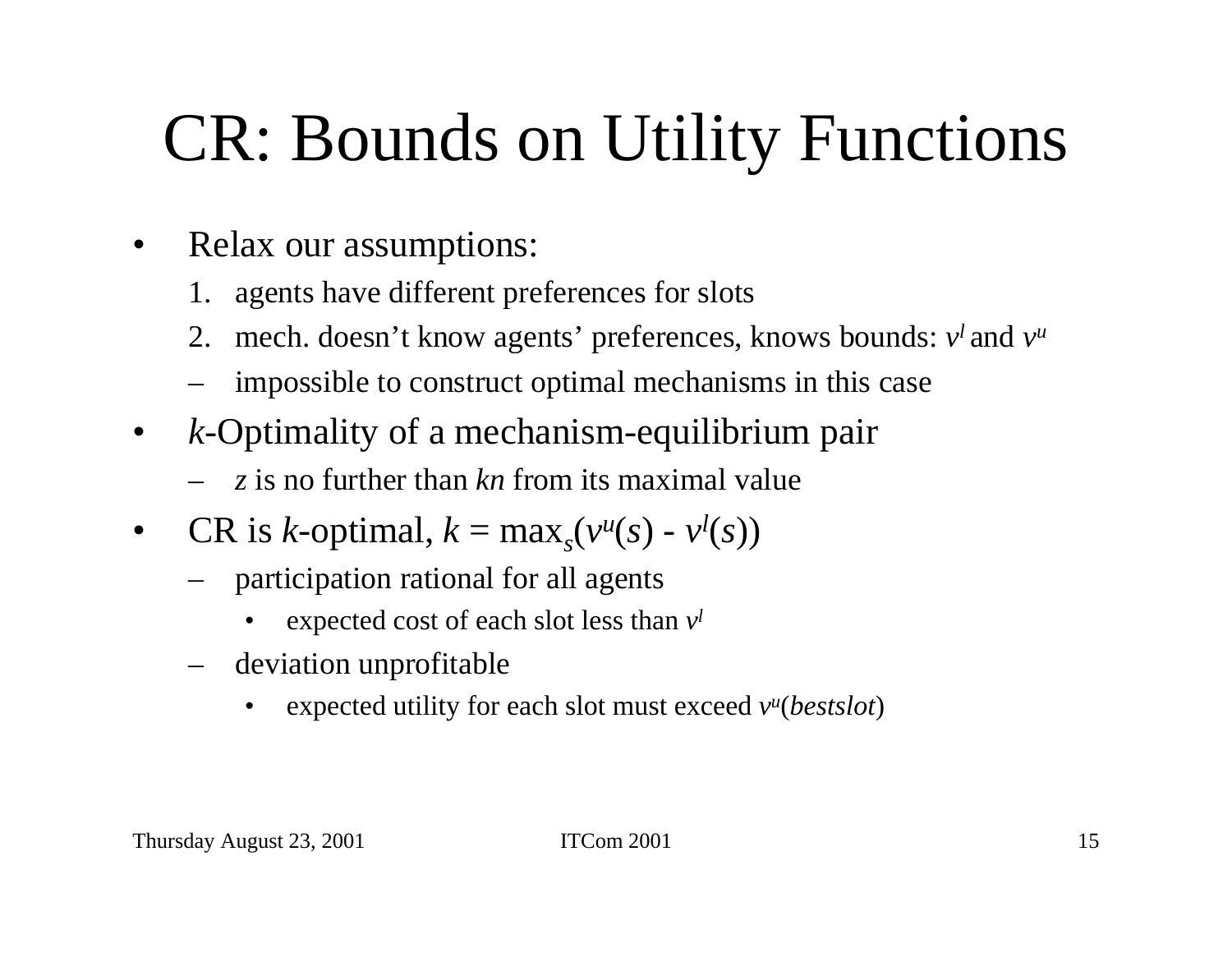### Two More Mechanisms

- •"Bulletin Board"
	- agents coordinate with each other by broadcasting their intended slot choice
	- agents get free slots according to *p \** iff their distribution is optimal; otherwise no slots are free
	- strict, optimal equilibrium
- "Discriminatory"
	- agents are assigned slots by the system
	- $-$  each agent gets the slot free according to  $p^*$  iff he chose the assigned slot; otherwise he pays *m*
	- dominant strategy: unique, optimal equilibrium